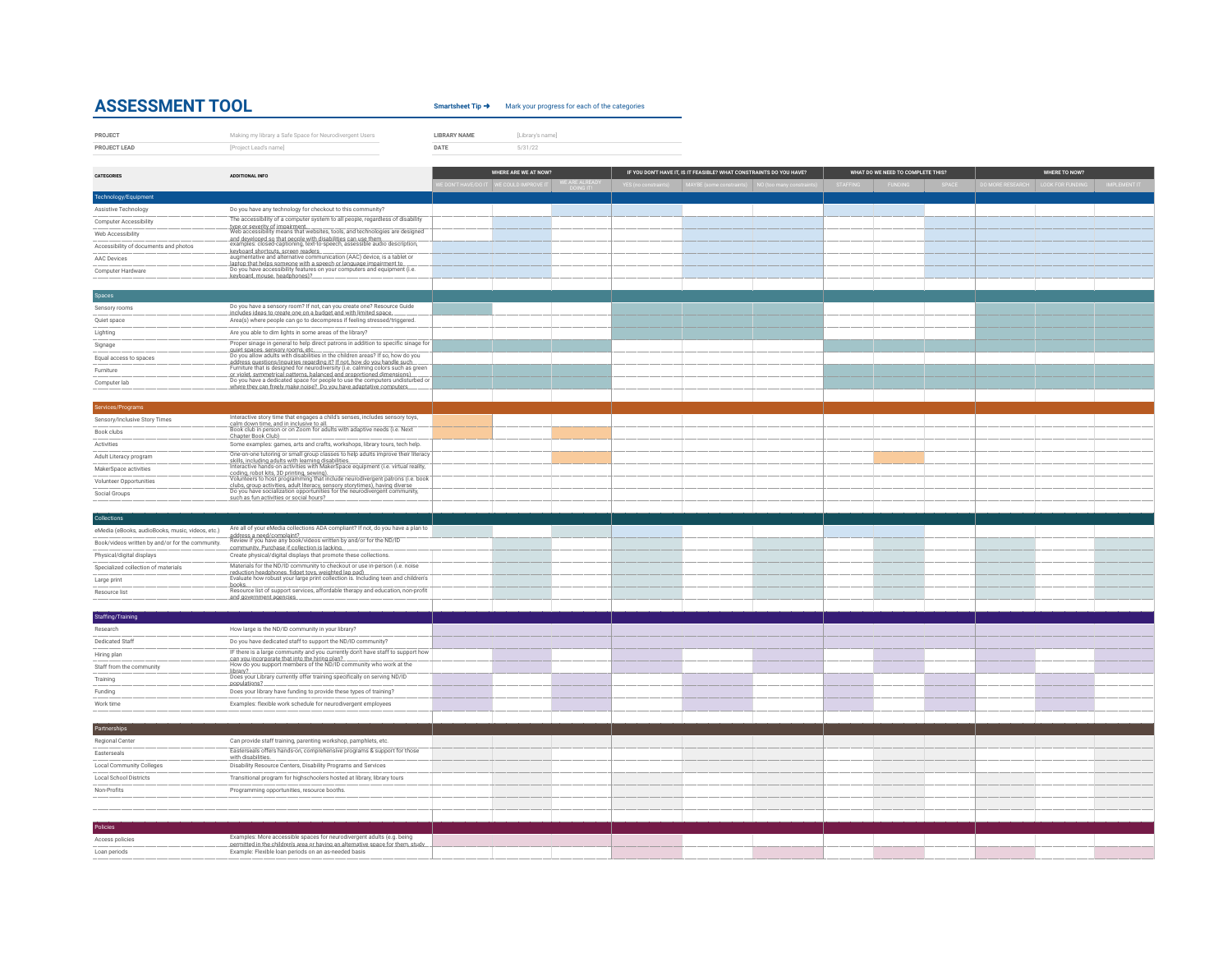## **ASSESSMENT TOOL** Smartsheet Tip → Mark your progress for each of the categories

| PROJECT     | Making my library a Safe Space for Neurodivergent Users | <b>BRARY NAME</b> | Library's namel |  |  |
|-------------|---------------------------------------------------------|-------------------|-----------------|--|--|
| PRO IECT LE | [Project Lead's name]                                   | DATE              | 5/31/22         |  |  |

| <b>CATEGORIES</b>          | ADDITIONAL INFO                                                                                                                                            | WHERE ARE WE AT NOW? |  | IF YOU DON'T HAVE IT, IS IT FEASIBLE? WHAT CONSTRAINTS DO YOU HAVE? |  |                                                                         | WHAT DO WE NEED TO COMPLETE THIS? |                 |                | WHERE TO NOW? |                                   |  |              |
|----------------------------|------------------------------------------------------------------------------------------------------------------------------------------------------------|----------------------|--|---------------------------------------------------------------------|--|-------------------------------------------------------------------------|-----------------------------------|-----------------|----------------|---------------|-----------------------------------|--|--------------|
|                            |                                                                                                                                                            |                      |  | WE ARE ALREADY<br>DOING IT!                                         |  | YES (no constraints) MAYBE (some constraints) NO (too many constraints) |                                   | <b>STAFFING</b> | <b>FUNDING</b> | SPACE         | DO MORE RESEARCH LOOK FOR FUNDING |  | IMPLEMENT IT |
| Fines                      | Examples: Flexibility with fines                                                                                                                           |                      |  |                                                                     |  |                                                                         |                                   |                 |                |               |                                   |  |              |
| Accommodations             | If you can't accommodate or allow for their access, do you have a policy for<br>alternative accommodations? If so, does your staff have training on how to |                      |  |                                                                     |  |                                                                         |                                   |                 |                |               |                                   |  |              |
| Evaluations                |                                                                                                                                                            |                      |  |                                                                     |  |                                                                         |                                   |                 |                |               |                                   |  |              |
| Surveys                    | Are you including the neurodivergent community in library surveys?                                                                                         |                      |  |                                                                     |  |                                                                         |                                   |                 |                |               |                                   |  |              |
| <b>Impact Studies</b>      | Are you including the neurodivergent community as one of your target<br>audiences in your impact studies?                                                  |                      |  |                                                                     |  |                                                                         |                                   |                 |                |               |                                   |  |              |
| <b>Feasibility Studies</b> | How feasible are any of these initatives? Do you have space? funding? staff?                                                                               |                      |  |                                                                     |  |                                                                         |                                   |                 |                |               |                                   |  |              |
| Service Evaluation         | Are you including the neurodivergent community in library service evaluations<br>and considering services that are specific to them?                       |                      |  |                                                                     |  |                                                                         |                                   |                 |                |               |                                   |  |              |
| Grant reports              | Example: Including data related to the neurodivergent community                                                                                            |                      |  |                                                                     |  |                                                                         |                                   |                 |                |               |                                   |  |              |
|                            |                                                                                                                                                            |                      |  |                                                                     |  |                                                                         |                                   |                 |                |               |                                   |  |              |
|                            |                                                                                                                                                            |                      |  |                                                                     |  |                                                                         |                                   |                 |                |               |                                   |  |              |
| Other                      |                                                                                                                                                            |                      |  |                                                                     |  |                                                                         |                                   |                 |                |               |                                   |  |              |
|                            | Details here                                                                                                                                               |                      |  |                                                                     |  |                                                                         |                                   |                 |                |               |                                   |  |              |
|                            | Details here                                                                                                                                               |                      |  |                                                                     |  |                                                                         |                                   |                 |                |               |                                   |  |              |
|                            | Details here                                                                                                                                               |                      |  |                                                                     |  |                                                                         |                                   |                 |                |               |                                   |  |              |
|                            |                                                                                                                                                            |                      |  |                                                                     |  |                                                                         |                                   |                 |                |               |                                   |  |              |
| Other                      |                                                                                                                                                            |                      |  |                                                                     |  |                                                                         |                                   |                 |                |               |                                   |  |              |
|                            | Details here                                                                                                                                               |                      |  |                                                                     |  |                                                                         |                                   |                 |                |               |                                   |  |              |
|                            |                                                                                                                                                            |                      |  |                                                                     |  |                                                                         |                                   |                 |                |               |                                   |  |              |
|                            |                                                                                                                                                            |                      |  |                                                                     |  |                                                                         |                                   |                 |                |               |                                   |  |              |
|                            |                                                                                                                                                            |                      |  |                                                                     |  |                                                                         |                                   |                 |                |               |                                   |  |              |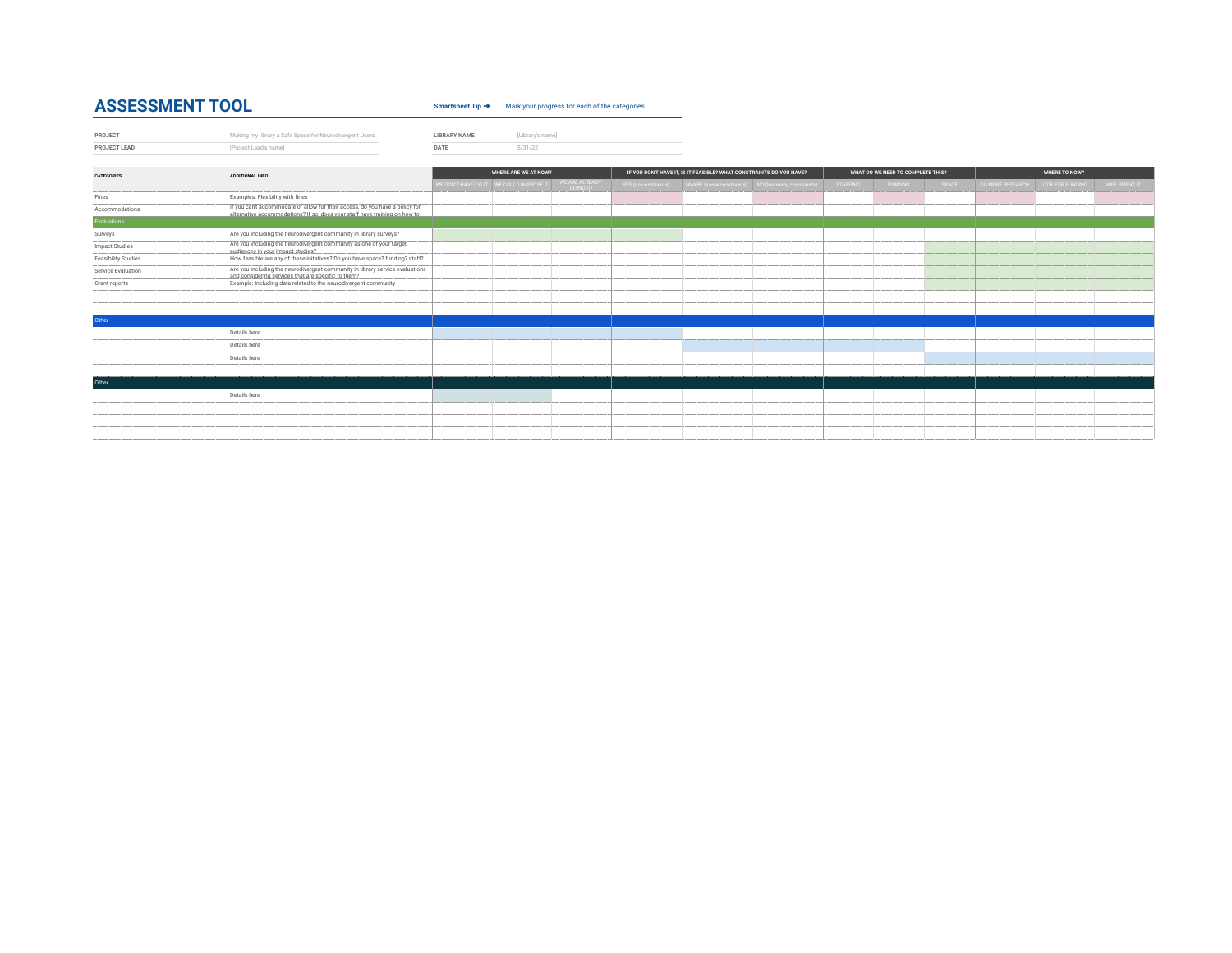| <b>RESOURCE GUIDE</b>                                                                                                          |                                                                                                                                                                                                   |                                                                                                                  |
|--------------------------------------------------------------------------------------------------------------------------------|---------------------------------------------------------------------------------------------------------------------------------------------------------------------------------------------------|------------------------------------------------------------------------------------------------------------------|
|                                                                                                                                |                                                                                                                                                                                                   |                                                                                                                  |
| <b>RESOURCE NAME</b>                                                                                                           | <b>DESCRIPTION</b>                                                                                                                                                                                | <b>MORE INFORMATION</b>                                                                                          |
|                                                                                                                                |                                                                                                                                                                                                   |                                                                                                                  |
| Technology/Equipment                                                                                                           | With Bionic Reading, we aim to promote reading and comprehension of textual content in a                                                                                                          |                                                                                                                  |
| <b>Bionic Reading</b><br>Making Electronic Resources Accessible in Libraries by Disabilities, Opportunities,                   | hectic and noisy world.<br>This publication focuses on how libraries can ensure that everyone has access to their                                                                                 | https://bionic-reading.com/                                                                                      |
| Internetworking. and Technology (DO-IT)                                                                                        | electronic resources. It discusses access. legal. and policy issues and presents                                                                                                                  | https://www.washington.edu/doit/making-electronic-resources-accessible-libraries                                 |
| Voluntary Product Accessibility Template (VPAT <sup>™</sup> )                                                                  | A Voluntary Product Accessibility Template (VPAT <sup>™</sup> ) is a document that explains how<br>information and communication technology (ICT) products such as software. hardware.            | https://www.section508.gov/sell/vpat/                                                                            |
|                                                                                                                                |                                                                                                                                                                                                   |                                                                                                                  |
| <b>Spaces</b>                                                                                                                  |                                                                                                                                                                                                   |                                                                                                                  |
| Sensory Rooms 101 by Edutopia                                                                                                  | After we published a video about a special room designed to help autistic kids calm and focus<br>themselves, you had questions. Here's what it takes to create this kind of space.                | https://www.edutopia.org/article/sensory-room-101-betty-ray                                                      |
| Fun & Function                                                                                                                 | We create sensory rooms worldwide - in schools, universities, airports, stadiums, hotels,<br>workplaces and homes. Benefit from our exceptional quality, safety record, complimentary             | https://funandfunction.com/sensory-space                                                                         |
| DIY Sensory Rooms on a Budget! by Parenting Special Needs Magazine                                                             | We know that sensory rooms have a huge calming effect on our children, so, we challenged a<br>couple of moms (and two behavior therapists) to come up with some DIY low-cost solutions.           | https://www.parentingspecialneeds.org/article/div-sensory-rooms-budget/                                          |
| How to create a sensory room on a budget by Jason Hinklin-Lauderdale                                                           | Creating an effective sensory space doesn't have to be expensive or require an entire room of<br>vour house. Just take a look at the following tips we've compiled to help you build a sensory    | https://www.especialneeds.com/blog/budget-sensory-room-building/                                                 |
| ENABLING SPACES NEURODIVERSITY-FRIENDLY LIVING SPACES AND WORK<br>PLACES by NeurodiversityHub                                  | This community of practice aims to inform how the design of environments, whether it be<br>homes, urbanised places or office spaces, should consider the neurodiversity community and             | https://www.neurodiversityhub.org/enabling-spaces                                                                |
| AUTISM PLANNING AND DESIGN GUIDELINES 1.0 by THE OHIO STATE<br>UNIVERSITY CITY AND REGIONAL PLANNING STUDENTS                  | Our research culminated in the creation of a planning and design strategy: The Six Feelings<br>Framework. These six feelings combine to promote feelings of being included. When                  | https://www.housingonline.com/wp-content/uploads/2019/11/Autism-Planning-Design-Guidelines-December-2018.<br>ndf |
| Designing For Neurodiversity And Inclusion by Kay Sargent                                                                      | Neurodivergents tend to be high energy, out of the box thinkers, excel in a crisis, and be bold<br>problem solvers, but navigating the modern workplace can be a challenge. Not only is designing | https://www.workdesign.com/2019/12/designing-for-neurodiversity-and-inclusion/                                   |
| THE NEURODIVERSE WORKPLACE: A SPACE FOR ALL TO THRIVE by Insightful<br>Environments                                            | The modern workplace is challenging for many people. The bustle and noise that comes with<br>an open-plan office can be distracting for those who need quiet to do their best work. But for       | https://www.ie-uk.com/blog/the-neurodiverse-workplace                                                            |
| Creating Safe Spaces for Neurodivergence in the Workplace by SusanFitzell                                                      | I want to talk about a "safe space" as being a place where neurodivergent workers are safe to<br>be themselves.                                                                                   | https://susanfitzell.com/creating-safe-spaces-for-neurodivergence-in-the-workplace/                              |
|                                                                                                                                |                                                                                                                                                                                                   |                                                                                                                  |
| Services/Programs                                                                                                              |                                                                                                                                                                                                   |                                                                                                                  |
| 10 ACTIVITIES FOR NEURODIVERSITY CELEBRATION WEEK by and Next Comes L                                                          | Looking for activities for Neurodiversity Celebration Week? Try these ideas, printables, and<br>resources.                                                                                        | https://www.andnextcomesl.com/2021/03/neurodiversity-celebration-week-activities.html                            |
| Suggested Activities by Neurodivergent Celebration Week                                                                        | Includes printibles, ideas, and suggested activities.                                                                                                                                             | https://www.neurodiversityweek.com/suggested-activities                                                          |
| The Tovertafel                                                                                                                 | The Tovertafel is an award-winning serious games system for dementia and intellectual<br>disability care.                                                                                         | https://www.tover.care/us/                                                                                       |
| Top 5 Games for People With Intellectual Disabilities by The Baddour Center                                                    | Video games are fantastic teaching and learning tools. They entertain us, alleviate stress,<br>foster creativity, problem-solving skills, reading comprehension-The list goes on and on.          | https://www.baddour.org/blog/posts/top-5-video-games-for-people-with-intellectual-disabilities                   |
| Parents, check out these simple and engaging games and activities for children<br>with special needs and autism by Aarthi Arun | All children benefit from play, but an autistic or special needs child may find it difficult to<br>participate in traditional games. Here are 10 games that such children can engage in           | https://www.parentcircle.com/games-and-activities-for-special-needs-and-autistic-children/article                |
| Next Chapter Book Club                                                                                                         | Helping people with disabilities enjoy books, friends, and their community.                                                                                                                       | https://www.nextchapterbookclub.org/                                                                             |
|                                                                                                                                |                                                                                                                                                                                                   |                                                                                                                  |
| <b>Collections</b>                                                                                                             |                                                                                                                                                                                                   |                                                                                                                  |
| Special Needs Resource Center by Santa Cruz Public Libraries                                                                   | Parents, educators, individuals, and the entire special needs community have access to a<br>variety of resources through the collection, including reference books, legal manuals, videos.        | https://www.santacruzpl.org/services/detail/42/                                                                  |
| Inclusion Tool Kits by San Francisco Public Library                                                                            | A variety of simple devices are available for use inside all SFPL libraries. Ask for them at<br>reference desks at each branch library and in Deaf Services. Talking Books and Braille Center     | https://sfpl.org/services/accessibility-services/accessible-technology/inclusion-tool-kits                       |
|                                                                                                                                |                                                                                                                                                                                                   |                                                                                                                  |
| Staffing/Training                                                                                                              |                                                                                                                                                                                                   |                                                                                                                  |
| Able ARTS Work Learning                                                                                                        | Able ARTS Work "Learn for Life" online learning offers nearly 40 years of subject matter<br>expertise to you. Our virtual classes entail inclusive learning opportunities for all people who      | https://www.ableartslearnforlife.org/                                                                            |
| California Libraries Learn (CALL)                                                                                              | Fostering learning and growth in all California library staff by providing quality continuing<br>education and professional development.                                                          | https://callacademy.org/                                                                                         |
| Training - NeurodiversityHub                                                                                                   | CHANGING THE NARRATIVE ABOUT AUTISM THROUGH AWARENESS, EDUCATION AND<br><b>FNGAGEMENT</b>                                                                                                         | https://www.neurodiversityhub.org/training                                                                       |
| Project ENABLE                                                                                                                 | Expanding Non-discriminatory Access By Librarians Everywhere                                                                                                                                      | https://projectenable.syr.edu/                                                                                   |
|                                                                                                                                |                                                                                                                                                                                                   |                                                                                                                  |
| Partnerships                                                                                                                   |                                                                                                                                                                                                   |                                                                                                                  |
| EasterSeals                                                                                                                    | Through Easterseals services and programs, we aim to address disparities throughout multiple                                                                                                      | https://www.easterseals.com/                                                                                     |
| Regional Center                                                                                                                | diverse populations, specifically within the social determinants of health - including access to<br>DDS oversees the coordination and delivery of services for Californians with developmental    | https://www.dds.ca.gov/rc/                                                                                       |
| Able ARTS Work                                                                                                                 | disabilities through a statewide network of 21 community-based, non-profit agencies known as<br>We believe music and art are vital tools to liberate and transform lives. Our guiding philosophy  | https://www.ableartswork.org/                                                                                    |
|                                                                                                                                | "Love before Learning" ensures that each and every person is welcomed and cherished as an                                                                                                         |                                                                                                                  |
| <b>Policies</b>                                                                                                                |                                                                                                                                                                                                   |                                                                                                                  |
|                                                                                                                                | Services to People with Disabilities: An Interpretation of the Library Bill of Rights by Libraries should be fully inclusive of all members of their community and strive to break down           | https://www.ala.org/advocacy/intfreedom/librarybill/interpretations/servicespeopledisabilities                   |
| the American Library Association                                                                                               | barriers to access. The library can play a transformational role in helping facilitate more                                                                                                       |                                                                                                                  |
|                                                                                                                                |                                                                                                                                                                                                   |                                                                                                                  |